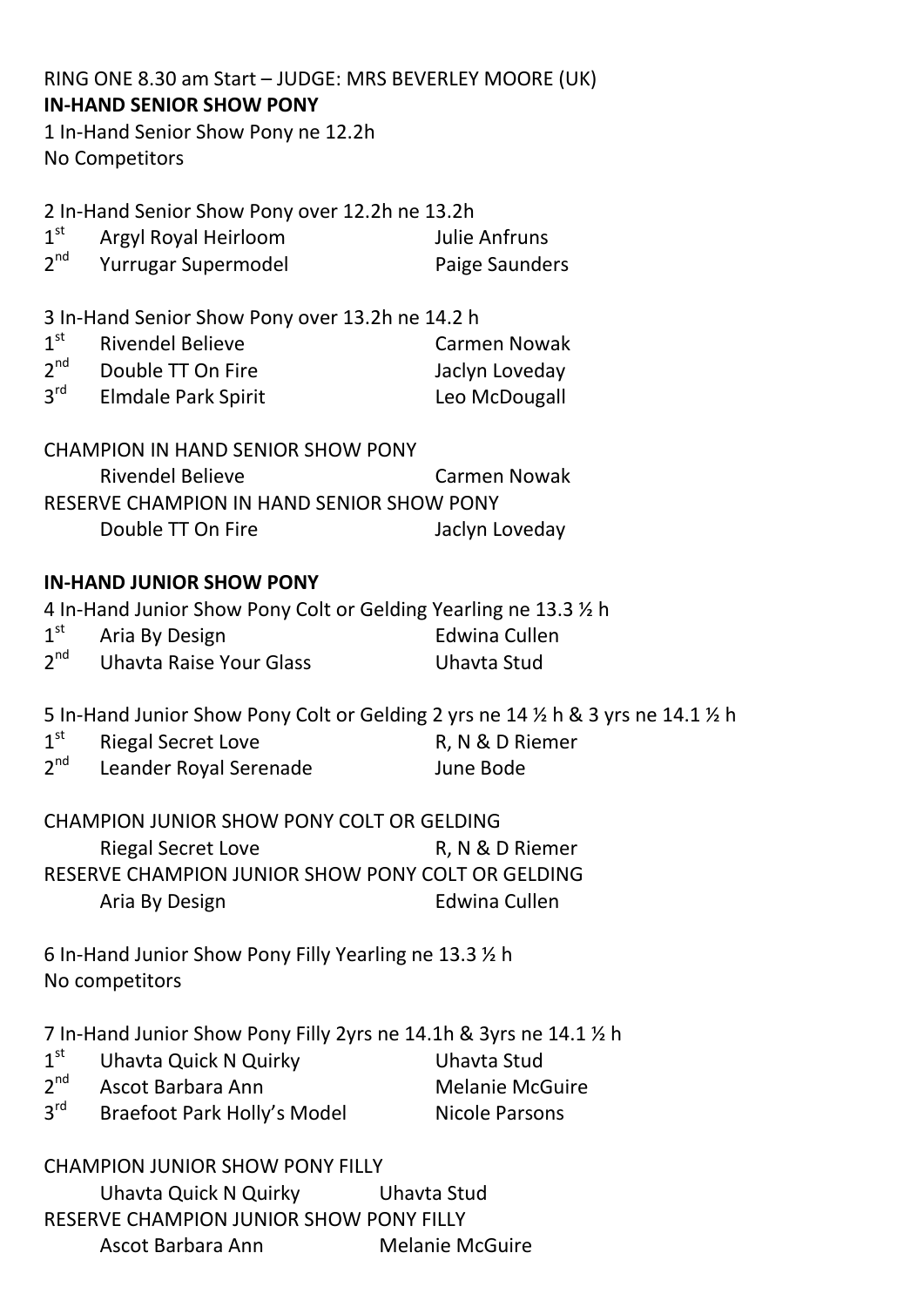#### **IN-HAND JUNIOR SHOW HUNTER PONY**

8 In-Hand Jnr Show Hunter Colt/Gelding/Filly Yearling ne 13.3 ½ h No competitors

9 In-Hand Junior Show Hunter Colt/Geld/Filly 2yrs ne 14 1/2hh or 3yrs ne 14.1 ½ h  $1<sup>st</sup>$ Nerralee Enchanted Rain Tenisha Greasley

- $2<sup>nd</sup>$ Krystal View Brandy Man Anne Maree Moncur
- 

 $2^{\text{rd}}$ **The Smart of Sefton Casey Bruce** 

CHAMPION JUNIOR SHOW HUNTER PONY Nerralee Enchanted Rain Tenisha Greasley RESERVE CHAMPION JUNIOR SHOW HUNTER PONY Krystal View Brandy Man Anne Maree Moncur

### **IN-HAND SENIOR SHOW HUNTER PONY**

10 In-Hand Show Senior Hunter Pony ne 12.2h

- $1<sup>st</sup>$ Karlana Spring Chatter Gracie Humphreys  $2<sup>nd</sup>$ Mirinda Grenadier **National Paige Saunders**
- $3<sup>rd</sup>$ Salisbury Prince Charming Di Jose
- 11 In-Hand Senior Show Hunter Pony over 12.2h & ne 13.2h
- $1<sup>st</sup>$ Class Brown Sugar Tonia Schiller
- 12 In-hand Senior Show Hunter Pony over 13.2h & ne 14.2h
- $1<sup>st</sup>$ Thalaba Ruby Dreaming Karen Cook
- $2<sup>nd</sup>$ Hollydale Loretta Ashleigh Fury

#### CHAMPION IN-HAND SENIOR SHOW HUNTER PONY Thalaba Ruby Dreaming Karen Cook

RESERVE CHAMPION IN-HAND SENIOR SHOW HUNTER PONY Class Brown Sugar Tonia Schiller

# **IN-HAND AMATEUR/HOME PRODUCED**

13 In-Hand Amateur Produced Show Pony/Show Hunter Pony any age ne 14.2h at maturity

- $1<sup>st</sup>$ Double TT On Fire **State State State State State State** Jaclyn Loveday
- $2<sup>nd</sup>$ Thalaba Ruby Dreaming Karen Cook
- $3<sup>rd</sup>$ Krystal View Brandy Man Anne Maree Moncur

14 In-Hand Home Produced Show Pony/Show Hunter Pony any age ne 14.2h at maturity

- $1<sup>st</sup>$ Double TT On Fire **State State State State State State** Jaclyn Loveday
- $2<sup>nd</sup>$ Argyl Royal Heirloom Julie Anfruns
- $3<sup>rd</sup>$ Karlana Spring Chatter Gracie Humphreys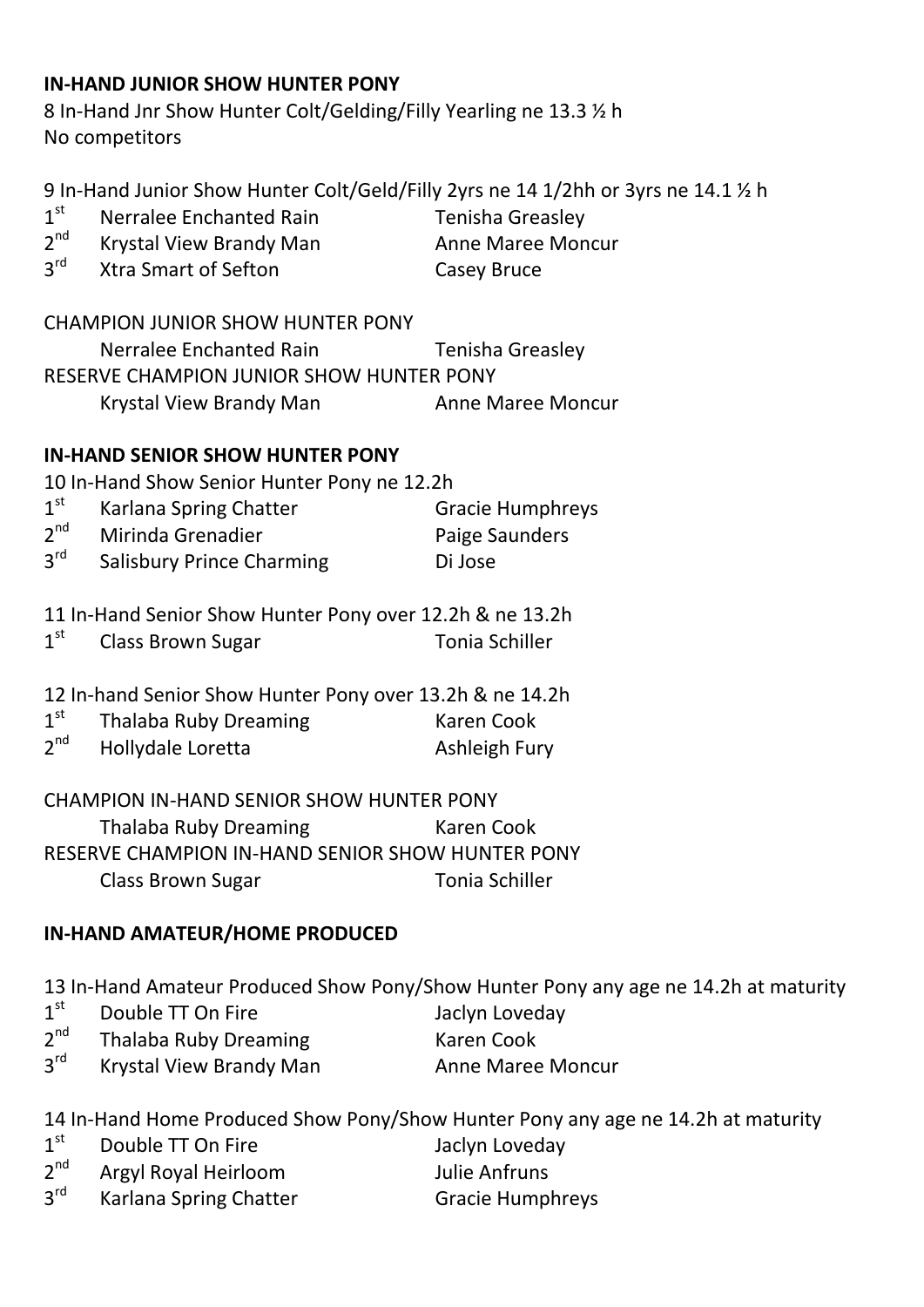### CHAMPION IN-HAND AMATEUR PRODUCED SHOW/SHOW HUNTER PONY Double TT On Fire Jaclyn Loveday RESERVE CHAMPION IN-HAND AMATEUR PRODUCED SHOW/SHOW HUNTER PONY Thalaba Ruby Dreaming Karen Cook

**SUPREME CHAMPION IN HAND RIDING PONY (eligible for Barastoc Supreme In-Hand)**

(Champ Senior SH, SP, Junior SP, SH, Amateur Produced and Home Produced eligible)

|                                                                                                                                                                  | <b>Riegal Secret Love</b>                                                           | K, N & D Riemer                                   |  |
|------------------------------------------------------------------------------------------------------------------------------------------------------------------|-------------------------------------------------------------------------------------|---------------------------------------------------|--|
| <b>IN-HAND RPSBS SHOW HACK/SHOW HUNTER</b><br>(Yearling over 13.3 1/2h, 2 years over 14.1 1/2h or 3 years over 14.1 1/2h)<br>15 In-Hand RPSBS Yearling Show Hack |                                                                                     |                                                   |  |
| $1^{\text{st}}$<br>$2^{nd}$                                                                                                                                      | <b>Avalon Park Centre Stage</b><br>Piano Man                                        | <b>Sally Murrell-Rich</b><br><b>Edwina Cullen</b> |  |
| 1 <sup>st</sup>                                                                                                                                                  | 16 In-Hand RPSBS 2&3 yrs Show Hack<br>Lawlington Park Diamond 'N' Gold V. Pisciotta |                                                   |  |
| 17 In-Hand RPSBS Yearling Show Hunter<br><b>No Competitors</b>                                                                                                   |                                                                                     |                                                   |  |
| 18 In-Hand RPSBS 2&3 yrs Show Hunter<br>No competitors                                                                                                           |                                                                                     |                                                   |  |
|                                                                                                                                                                  | CHAMPION JUNIOR RPSBS SHOW HACK/SHOW HUNTER<br><b>Avalon Park Centre Stage</b>      | <b>Sally Murrell-Rich</b>                         |  |
| RESERVE CHAMPON JUNIOR RPSBS SHOW HACK/SHOW HUNTER<br><b>Edwina Cullen</b><br>Piano Man                                                                          |                                                                                     |                                                   |  |
| 19 In-Hand Senior RPSBS Show Hack over 14.2h                                                                                                                     |                                                                                     |                                                   |  |
| 1 <sup>st</sup><br>2 <sup>nd</sup>                                                                                                                               | <b>Springtime May Flower</b>                                                        | <b>Ruth Hall</b>                                  |  |
|                                                                                                                                                                  | Double TT Dream Girl                                                                | <b>Debbie Thies</b>                               |  |
| 20 In-Hand Senior RPSBS Show Hunter Hack over 14.2h                                                                                                              |                                                                                     |                                                   |  |
| $1^{\text{st}}$<br>2 <sup>nd</sup>                                                                                                                               | <b>Furst Ace</b>                                                                    | <b>Chelsea Douglas</b>                            |  |
|                                                                                                                                                                  | <b>Vichand Allure</b>                                                               | <b>Kim Bilton</b>                                 |  |
| <b>CHAMPION SENIOR RPSBS SHOW HACK/SHOW HUNTER</b>                                                                                                               |                                                                                     |                                                   |  |
|                                                                                                                                                                  | Double TT Dream Girl                                                                | <b>Debbie Thies</b>                               |  |
| RESERVE CHAMPION SENIOR RPSBS SHOW HACK/SHOW HUNTER                                                                                                              |                                                                                     |                                                   |  |
|                                                                                                                                                                  | <b>Furst Ace</b>                                                                    | <b>Chelsea Douglas</b>                            |  |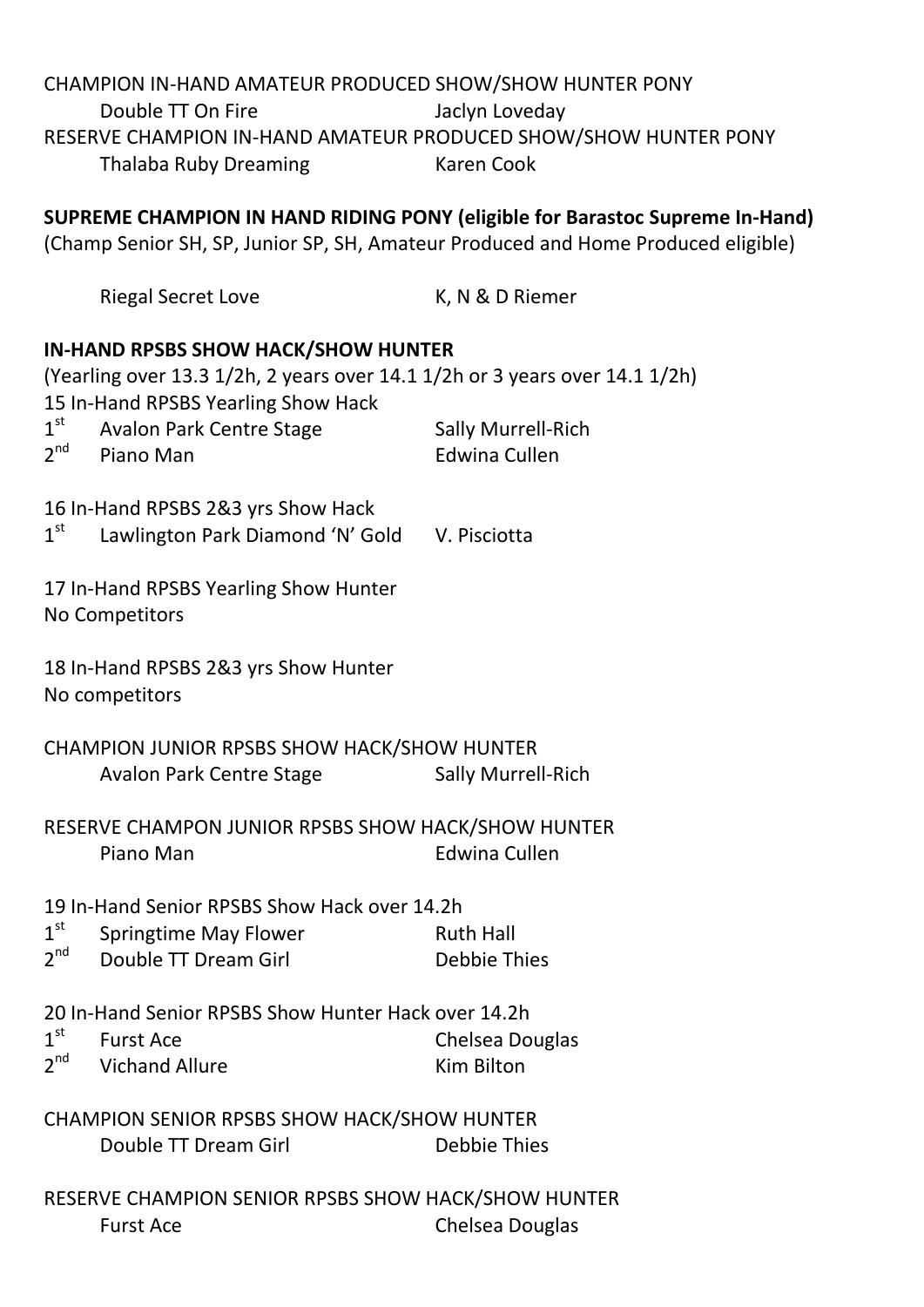# **SUPREME CHAMPION IN-HAND RPSBS SHOW HACK/SHOW HUNTER (eligible for Barastoc Supreme In-Hand)**

|                                                                                                                                                                          | Double TT Dream Girl                                                                                                                                         | <b>Debbie Thies</b>                          |  |
|--------------------------------------------------------------------------------------------------------------------------------------------------------------------------|--------------------------------------------------------------------------------------------------------------------------------------------------------------|----------------------------------------------|--|
| 1 <sup>st</sup>                                                                                                                                                          | <b>RIDDEN CLASSES</b><br><b>LEAD REIN/FRST RIDDEN</b><br>21 Lead Rein Pony 12h & under. Rider 3 years & under 8 years on day of show<br>Bremala My Fair Lady | Kaye Thomsom                                 |  |
| 1 <sup>st</sup>                                                                                                                                                          | 22 First Ridden Pony 12.2h & u. Rider 5 years & under 12 years on day of show<br>Merryvale Park Giorgio                                                      | <b>Brooklyn Show Horses</b>                  |  |
|                                                                                                                                                                          | <b>CHAMPION MINI EXHIBIT</b><br>Merryvale Park Giorgio                                                                                                       | <b>Brooklyn Show Horses</b>                  |  |
|                                                                                                                                                                          | <b>RESERVE CHAMPION MINI EXHIBIT</b><br>Bremala My Fair Lady                                                                                                 | Kaye Thomson                                 |  |
| RIDDEN NEWCOMER qualifier (2019-2020)<br>23 Ridden Newcomer Show Pony ne 12.2h<br>No competitors<br>24 Ridden Newcomer Show Pony over 12.2h & ne 13.2h<br>No competitors |                                                                                                                                                              |                                              |  |
| 1 <sup>st</sup>                                                                                                                                                          | 25 Ridden Newcomer Show Pony over 13.2h & ne 14.2h<br><b>Rivendell Believer</b>                                                                              | <b>Carmen Nowak</b>                          |  |
| CHAMPON RIDDEN NEWCOMER SHOW PONY/SHOW HUNTER<br><b>Rivendell Believer</b><br><b>Carmen Nowak</b>                                                                        |                                                                                                                                                              |                                              |  |
| RESERVE CHAMPION RIDDEN NEWCOMER SHOW PONY/SHOW HUNTER                                                                                                                   |                                                                                                                                                              |                                              |  |
| $1^{\rm st}$                                                                                                                                                             | <b>RIDDEN SHOW PONY</b><br>26 Ridden Show Pony ne 12.2h<br>Teddybear Extravagance                                                                            | Sarina Quick                                 |  |
| 1 <sup>st</sup><br>$2^{nd}$                                                                                                                                              | 27 Ridden Show Pony over 12.2h & ne 13.2h<br><b>Brynlee Sing For Me</b><br>Argyl Royal Heirloom                                                              | <b>Maree Garrett</b><br><b>Julie Anfruns</b> |  |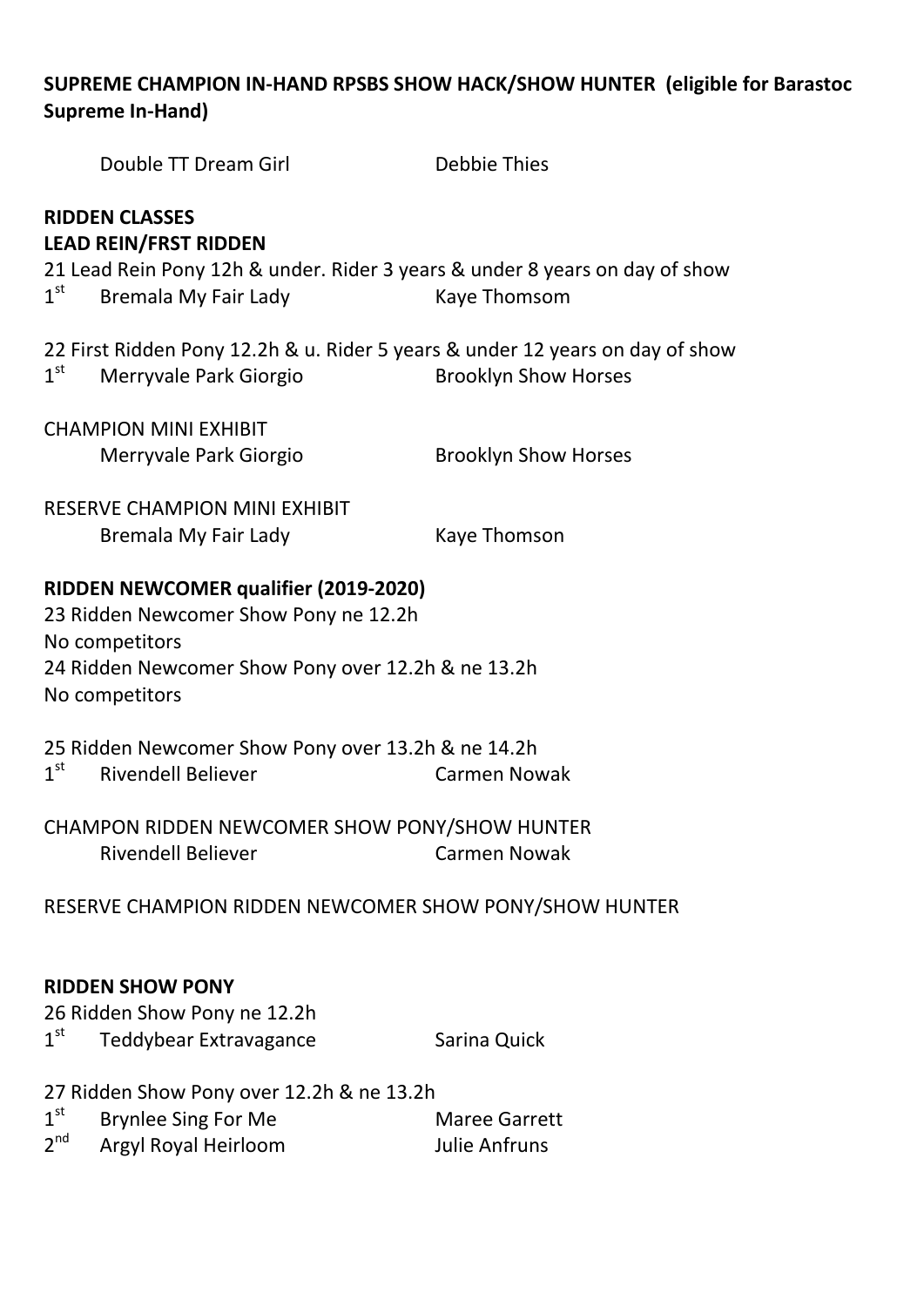28 Ridden Show Pony over 13.2h & ne 14.2h

| 1 <sup>st</sup> | <b>Whitmere Airs and Graces</b> | K, N & D Riemer      |
|-----------------|---------------------------------|----------------------|
| $2^{nd}$        | Warranwood Nasa                 | Ultra Williams       |
| $3^{\text{rd}}$ | <b>Buckwell Park Delusion</b>   | <b>Bruce Griffet</b> |

CHAMPION RIDDEN SHOW PONY Whitmere Airs and Graces K, N & D Riemer

RESERVE CHAMPION RIDDEN SHOW PONY Brynlee Sing For Me Maree Garrett

### **RIDDEN CHILDS SHOW PONY**

29 Ridden Childs' Show Pony ne 12.2h. Rider 12 yrs & under on day of show No Competitors

30 Ridden Childs' Show Pony o 12.2h & ne 13.2h. Rider 14 yrs & u on day of show No Competitors

31 Ridden Childs' Show Pony o 13.2h & ne 14.2h. Rider 16 yrs & u on day of show  $1^{\rm st}$ Burnewang Patagonia Tara Duley

CHAMPION RIDDEN CHILDS' SHOW PONY Burnewang Patagonia **Tara Duley** 

RESERVE CHAMPION RIDDEN CHILDS' SHOW PONY

#### **RIDDEN SHOW HUNTER PONY**

|                 | 32 Ridden Show Hunter Pony ne 12.2h |                          |
|-----------------|-------------------------------------|--------------------------|
| 1 <sup>st</sup> | Brandy Hollow Candyman              | Carolyn & Sheree Bellman |
| 2 <sup>nd</sup> | Karlana Spring Chatter              | <b>Gracie Humphreys</b>  |

33 Ridden Show Hunter Pony over 12.2h & ne 13.2h

 $1^{\text{st}}$ **Divine Festive Occasion** Erica Clark

34 Ridden Show Hunter Pony over 13.2h & ne 14.2h

- $1<sup>st</sup>$ Class Orlando Bloom Nicole Parsons
- $2<sup>nd</sup>$ Royal Command of Sefton Trudi Jones
- $3<sup>rd</sup>$ Prooinga King of Queens D & K O'Shannassy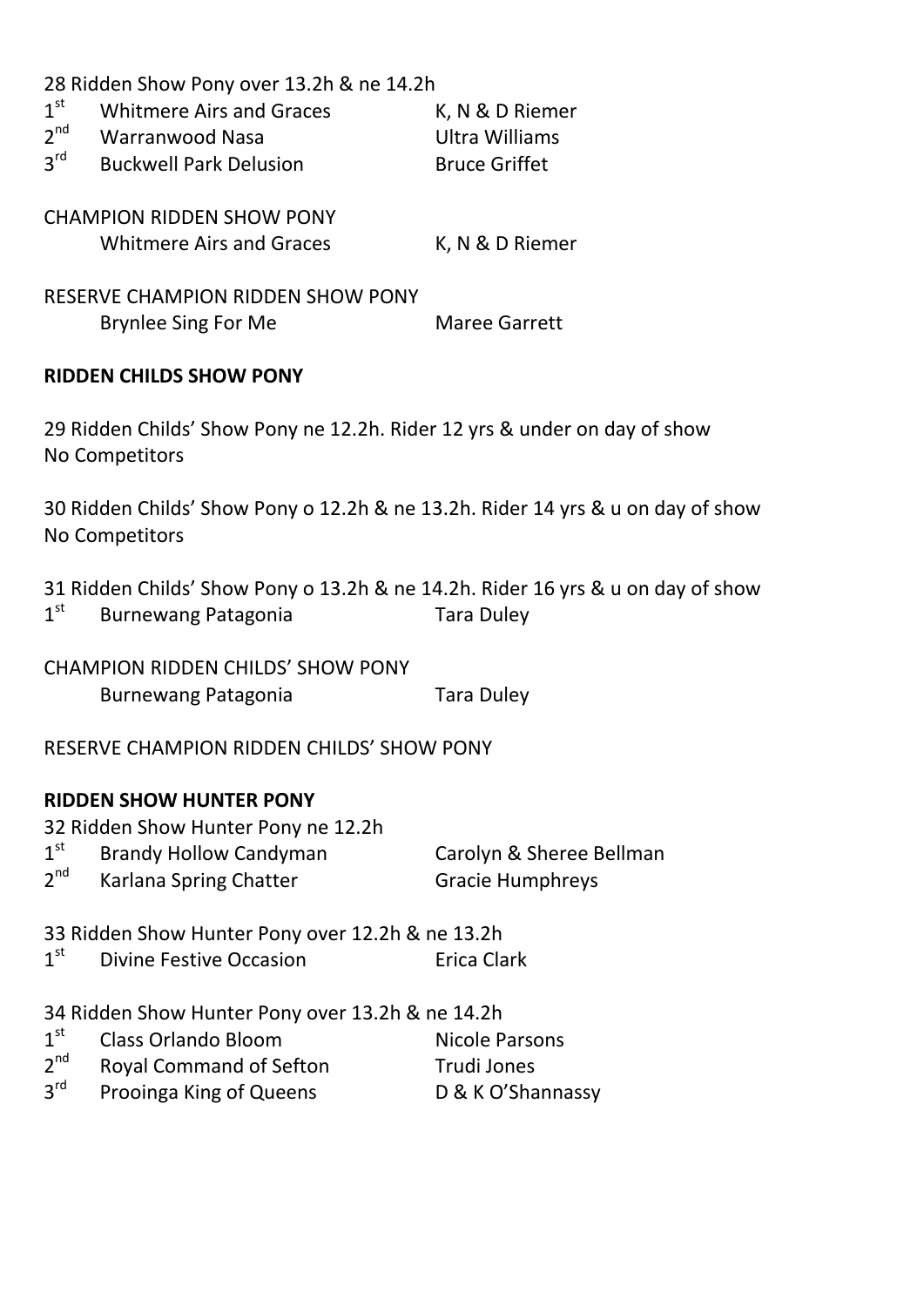|                                                                                                                                                                                                                             | <b>CHAMPION RIDDEN SHOW HUNTER PONY</b><br><b>Class Orlando Bloom</b>                                                                           | <b>Nicole Parsons</b>                                                                                       |  |
|-----------------------------------------------------------------------------------------------------------------------------------------------------------------------------------------------------------------------------|-------------------------------------------------------------------------------------------------------------------------------------------------|-------------------------------------------------------------------------------------------------------------|--|
|                                                                                                                                                                                                                             | RESERVE CHAMPION RIDDEN SHOW HUNTER PONY<br>Royal Command of Sefton                                                                             | <b>Example 1</b> Trudi Jones                                                                                |  |
| $1^{\rm st}$                                                                                                                                                                                                                | <b>RIDDEN CHILDS SHOW HUNTER PONY</b><br>35 Ridden Childs' Show Hunter Pony ne 12.2h. Rider 12 yrs & u on day of show<br>Brandy Hollow Candyman | Carolyn & Sheree Bellman                                                                                    |  |
| 36 Ridden Childs' Show Hunter Pony o 12.2h & ne 13.2h. Rider 14 yrs & under on day of show<br>No Competitors                                                                                                                |                                                                                                                                                 |                                                                                                             |  |
| 1 <sup>st</sup>                                                                                                                                                                                                             | Hollydale Loretta                                                                                                                               | 37 Ridden Childs' Show Hunter Pony o 13.2h & ne 14.2h. Rider 16 yrs & under on day of show<br>Ashleigh Fury |  |
|                                                                                                                                                                                                                             | <b>CHAMPION RIDDEN CHILDS' SHOW HUNTER PONY</b><br>Hollydale Loretta                                                                            | Ashleigh Fury                                                                                               |  |
|                                                                                                                                                                                                                             | RESERVE CHAMPION RIDDEN CHILDS' SHOW HUNTER PONY<br>Brandy Hollow Candyman                                                                      | Carolyn & Sheree Bellman                                                                                    |  |
| RIDDEN AMATEUR/HOME PRODUCED<br>38 Ridden Amateur Produced Show Pony ne 14.2h<br><b>Julie Anfruns</b><br>Argyl Royal Heirloom<br>1st                                                                                        |                                                                                                                                                 |                                                                                                             |  |
| $1^{\rm st}$                                                                                                                                                                                                                | 39 Ridden Amateur Produced Show Hunter Pony ne 14.2h<br><b>Thalaba Ruby Dreaming</b>                                                            | <b>Karen Cook</b>                                                                                           |  |
| 1 <sup>st</sup><br>2 <sup>nd</sup>                                                                                                                                                                                          | 40 Ridden Home Produced Show Pony ne 14.2h<br>Argyl Royal Heirloom<br><b>Whitmere West End</b>                                                  | <b>Julie Anfruns</b><br>Lyn Cameron                                                                         |  |
| $1^{\rm st}$                                                                                                                                                                                                                | 41 Ridden Home Produced Show Hunter Pony ne 14.2h<br>Hollydale Loretta                                                                          | Ashleigh Fury                                                                                               |  |
| CHAMPION RIDDEN AMATEUR/HOME PRODUCED SHOW/SHOW HUNTER PONY<br><b>Julie Anfruns</b><br>Argyl Royal Heirloom<br>RESERVE CHAMPION RIDDEN AMATEUR/HOME PRODUCED SHOW/SHOW HUNTER<br>Thalaba Ruby Dreaming<br><b>Karen Cook</b> |                                                                                                                                                 |                                                                                                             |  |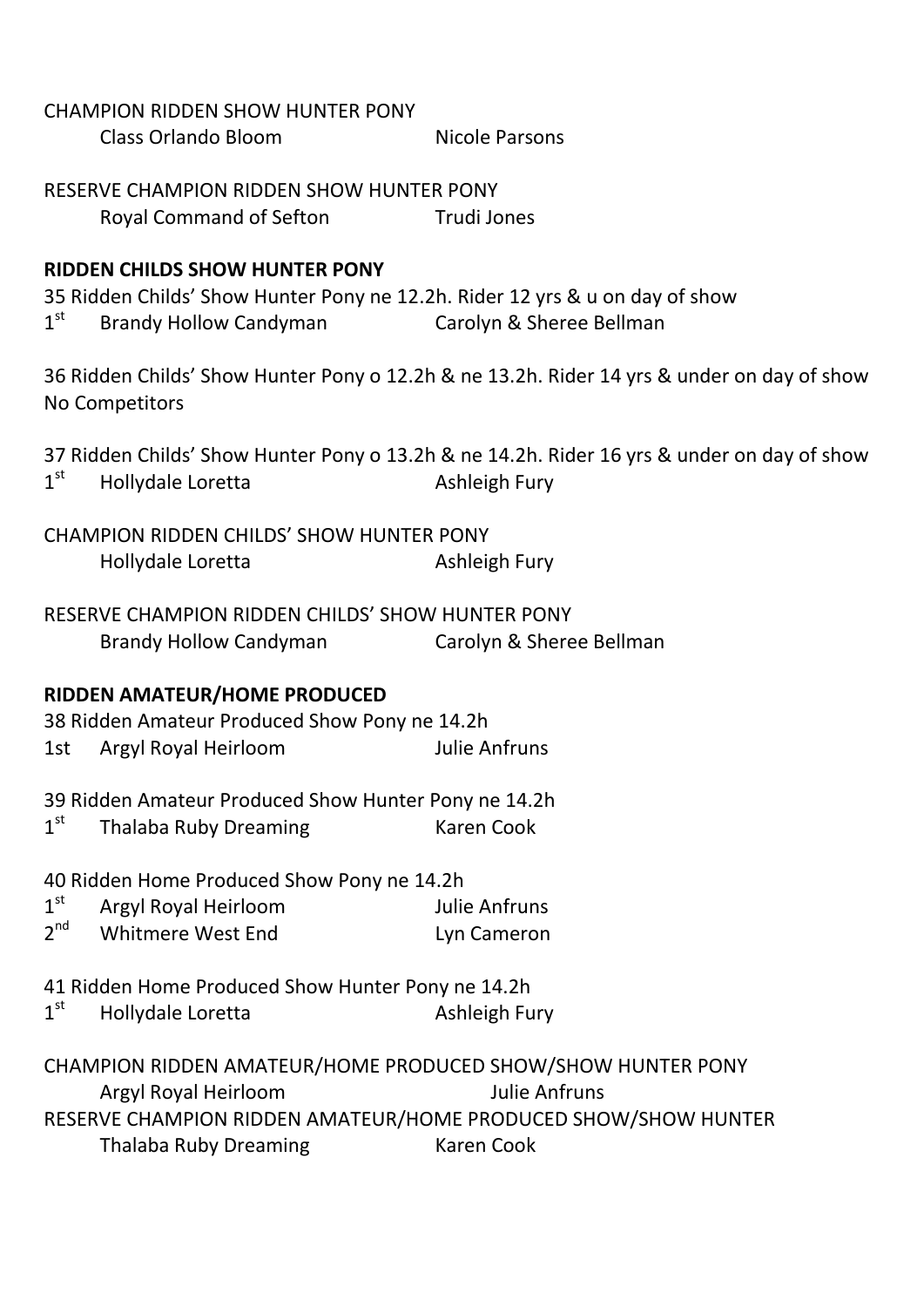### **SUPREME CHAMPION RIDDEN RIDING PONY**

(Champion Mini, Newcomer Show Pony/Show Hunter Pony, Show Pony, Show Pony Childs, Show Hunter Pony, Show Hunter Pony Childs, Home/Amateur Produced)

|                                                                                                                                                                 | <b>Class Orlando Bloom</b>                                                                           | <b>Nicole Parsons</b>           |  |
|-----------------------------------------------------------------------------------------------------------------------------------------------------------------|------------------------------------------------------------------------------------------------------|---------------------------------|--|
| RIDDEN NEWCOMER RPSBS SHOW HACK/SHOW HUNTER<br>42 Ridden Newcomer RPSBS Show Hack over 14.2h<br>1 <sup>st</sup><br>Beaumont King of Kings<br><b>Trudy Kelly</b> |                                                                                                      |                                 |  |
| $2^{nd}$                                                                                                                                                        | Cleopatra's Special Agent                                                                            | Sarina Quick                    |  |
| 1 <sup>st</sup>                                                                                                                                                 | 43 Ridden Newcomer RPSBS Show Hunter over 14.2h<br><b>Furst Ace</b>                                  | Chelsea Douglas                 |  |
|                                                                                                                                                                 | CHAMPION RIDDEN NEWCOMER RPSBS SHOW HACK/HUNTER<br><b>Beaumont King of Kings</b>                     | <b>Trudy Kelly</b>              |  |
|                                                                                                                                                                 | RESERVE CHAMPION RIDDEN NEWCOMER RPSBS SHOW HACK/HUNTER<br><b>Furst Ace</b>                          | Chelsea Douglas                 |  |
| 1 <sup>st</sup>                                                                                                                                                 | <b>RIDDEN RPSBS SHOW HACK</b><br>44 Ridden RPSBS Show Hack over 14.2h ne 15h<br>Double TT Dream Girl | <b>Debbie Thies</b>             |  |
| $1^{\text{st}}$                                                                                                                                                 | 45 Ridden RPSBS Show Hack over 15hh<br><b>Beaumont King of Kings</b>                                 | <b>Trudy Kelly</b>              |  |
|                                                                                                                                                                 | <b>CHAMPION RIDDEN RPSBS SHOW HACK</b><br>Double TT Dream Girl                                       | Debbie Thies                    |  |
| RESERVE CHAMPION RIDDEN RPSBS SHOW HACK<br><b>Beaumont King of Kings</b><br><b>Trudy Kelly</b>                                                                  |                                                                                                      |                                 |  |
| <b>RIDDEN RPSBS SHOW HUNTER HACK</b><br>46 Ridden RPSBS Show Hunter over 14.2h ne 15h<br>$1^{\rm st}$<br>Kerri Jacobs<br><b>Beauparc Dreams</b>                 |                                                                                                      |                                 |  |
| 1 <sup>st</sup>                                                                                                                                                 | 47 Ridden RPSBS Show Hunter over 15hh<br><b>Furst Ace</b>                                            | Chelsea Douglas                 |  |
|                                                                                                                                                                 | <b>CHAMPION RIDDEN RPSBS SHOW HUNTER</b><br><b>Furst Ace</b><br><b>Beauparc Dreams</b>               | Chelsea Douglas<br>Kerri Jacobs |  |